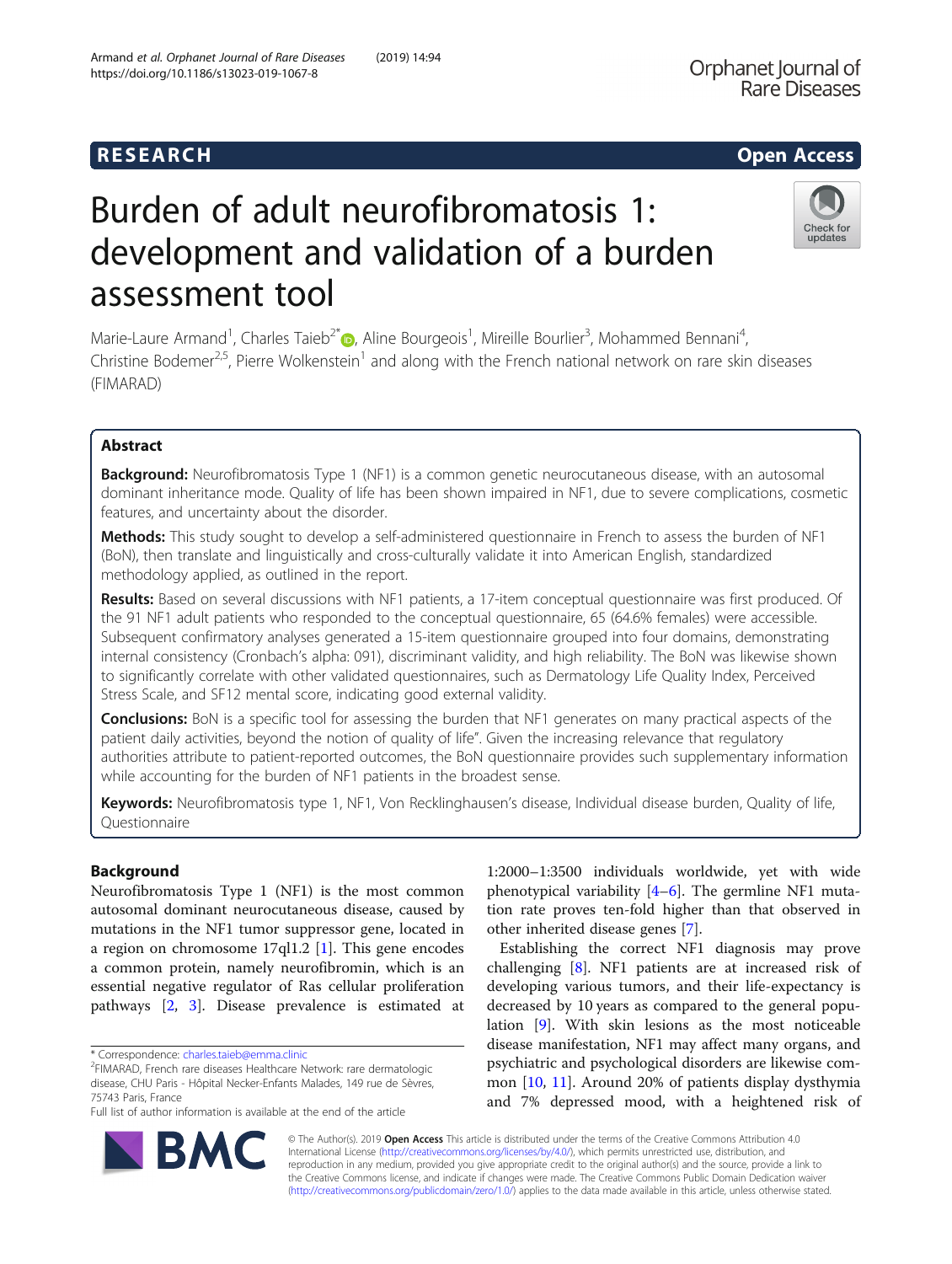suicide [[12\]](#page-7-0). Anxiety and personality disorders are similarly observed, and cognitive disorders may last into adulthood, thereby impacting smooth integration into work [\[13](#page-7-0)]. Quality of life (QoL) was shown impaired in NF1 patients, especially in severe disease cases [\[14\]](#page-7-0).

The concept of "burden" has taken a central role in evaluating care [\[15](#page-7-0)], and specifically in case of skin diseases [[16\]](#page-7-0). In 2010, the World Health Organization first introduced the concept of "Global Disease Burden", particularly useful for quantifying population health and determining action priorities [[17\]](#page-7-0). The focus has meanwhile been switched to "individual disease burden", a concept designed to assess disease "disability" in the broadest sense, including psychological, social, economic, and physical features. Such individual disease burden was already investigated in skin diseases like psoriasis [[18\]](#page-7-0), infantile hemangioma [\[19\]](#page-7-0), hereditary ichthyosis [\[20](#page-7-0)], atopic dermatitis [\[21](#page-7-0)], and vitiligo [\[22\]](#page-7-0).

Ferner et al. [\[23](#page-7-0)] have developed a disease-specific questionnaire to measure QOL in people with NF1 (INF1-QOL) that is suitable as an assessment tool in clinical practice and in clinical trials. The aim of our work is to assess the burden and the impact that the NF1 generates on many practical aspects of the patient daily activities in addition to the notion of quality of life.

As part of their research activities, the "reference centers for rare skin disorders" network has elaborated and validated a French questionnaire designed to assess the burden of NF1 on patients suffering from the condition, termed Burden of Neurofibromatosis (BoN). This paper describes the different steps involved.

# **Methods**

The self-administered BoN questionnaire was developed using standard methodology comprising three phases, namely exploratory, development, and validation [\[24](#page-7-0)]. This questionnaire was developed by a multidisciplinary working group comprising experts in questionnaire design/development, such as healthcare professionals like physicians and psychologists, experts in NF1, such as social workers and dermatologists, as well as experts in QoL and patient-reported outcomes.

The questionnaire was conventionally created in a question and answer format. Response modalities were determined via consensus among the experts, and took the form of a 6-point Likert scale: "never" (0), "rarely" (1), "sometimes" (2), "often" (3), "very often" (4), and "constantly" (5). To limit missing data, we also considered a "not applicable" (0). Instructions in the preamble state that the questions relate to the previous 30 days. Subjects from the age of 15 could complete the questionnaire and had the option to indicate "not concerned" for non-applicable questions.

# Exploratory phase

The initial step involved several one-to-one interviews between the dermatologist, psychologist, social worker, and expert in patient-reported outcomes with patients suffering from NF1 to comprehensively collect the patients' perceptions and complaints. By analyzing these interviews, the most relevant concepts were identified. A semi-structured questionnaire was then elaborated comprising specific themes in a question/answer format, including closed-ended questions with a choice of predetermined answers, as well as open-ended questions allowing unrestricted answers. The final choice of questions was made by the working group.

# Development phase

During this phase, the conceptual questionnaire was administered to a sample of subjects suffering from the disease. An exploratory factor analysis was conducted to highlight the underlying constructs, assigning each item to its respective domain, with orthogonal varimax rotation performed to verify whether the hypothetical constructs were interrelated.

To evaluate the questionnaire's internal consistency and confirm its reliability, the item homogeneity in each dimension was tested using Cronbach's alpha coefficient [[25\]](#page-7-0). Higher order factor confirmatory analysis was performed to confirm that the dimensions created could be combined into one single score. PROC CALIS procedure, SAS 9.4, was employed. The criteria for the model's goodness-of-fit were defined as a Bentler comparative fit index > 0.90, and Bentler-Bonett non-normed fit index  $> 0.90$  [[26\]](#page-7-0), with root mean square error of approximation (RMSEA) close to 0.05 or at the very least less than 0.08.

# External validity

To assess the questionnaire's external validity, all participants were asked to complete three previously validated self-administered questionnaires: the Dermatology Life Quality Index [DLQI] questionnaire,

The DLQI questionnaire is the first dermatology-specific instrument designed to assess the impact of skin diseases on patient QoL [\[27,](#page-7-0) [28](#page-7-0)]. Intended for adults and patients aged over 16 years, DLQI has proven a simple, practical, and validated questionnaire that grades QoL, the DLQI score being the sum of all scores (0–30), with high scores reflecting poor QoL.

The PSS is the most widely used psychological instrument for measuring the perception of stress. Composed of 10 items rated from "never" to "often", PSS measures the degree to which situations in one's life are perceived as stressful [[29,](#page-7-0) [30\]](#page-7-0). The total score ranges from 10 to 50, and the higher the score, the higher the stress.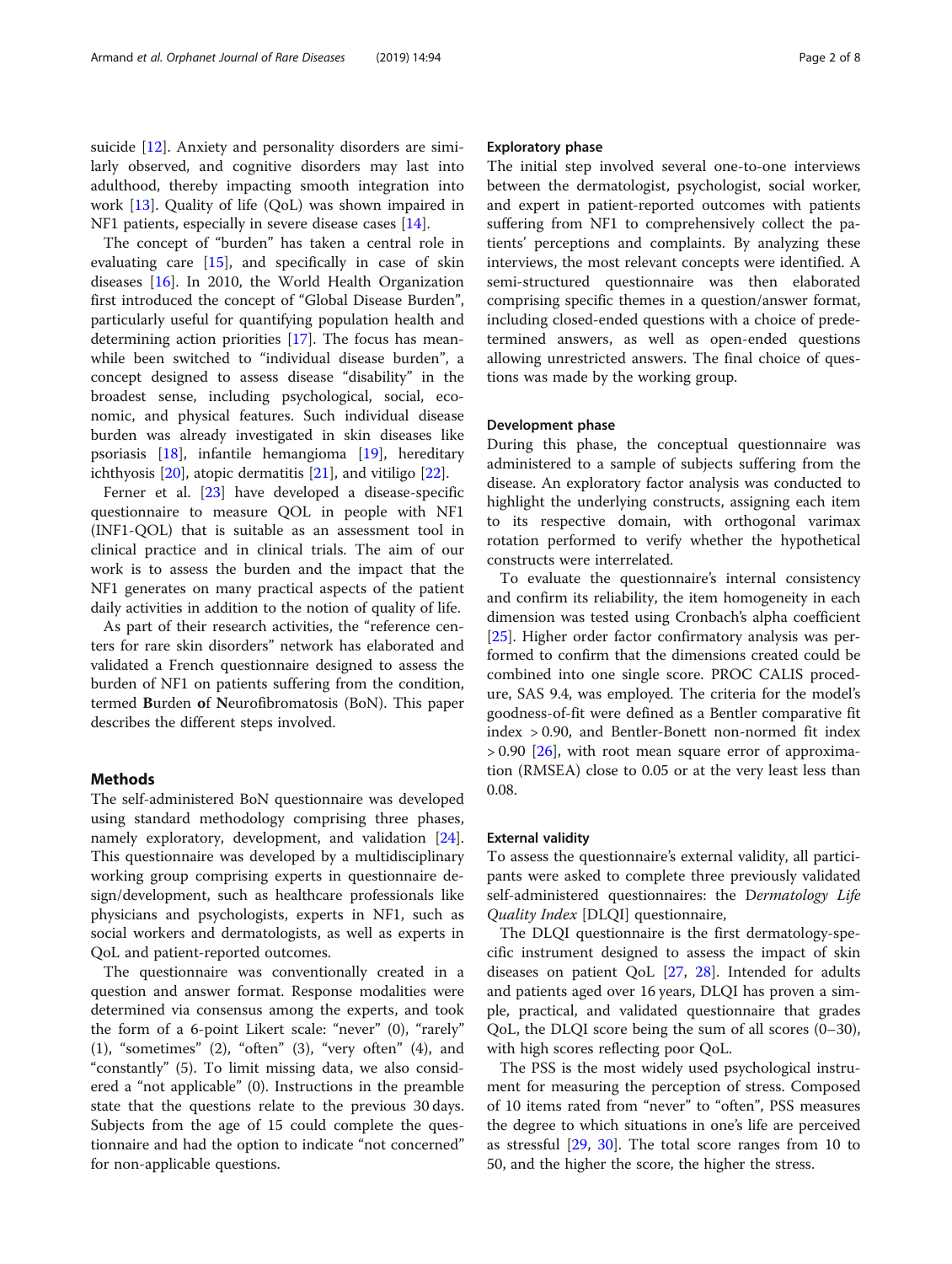The SF12 is a short version of the SF-36, namely a generic instrument to measure population health [\[31](#page-7-0)], with a physical composite score and mental composite score calculated based on 12 questions, and the higher the score, the better the physical and the mental quality of life, respectively.

Concurrent validity was established by calculating Pearson correlations between the BoN and the other three validated questionnaires. The data were analyzed using SAS software Version 9.4 (SAS Institute, Cary, NC, USA), with the significance level set at 0.05.

# Test-retest analysis

To assess reproducibility, a test-retest analysis was conducted, with a group of subjects asked to complete the questionnaire twice, with at least a 10-day interval in-between.

# Translation, cross-cultural adaptation, and cognitive debriefing

While the original BoN questionnaire was developed in French, previously-validated methodology was applied to generate an US English-language version, involving cross-cultural validation [[32\]](#page-7-0). The nine steps involved are summarized in Table 1. A number of changes could be implemented throughout the validation process, so as to further improve the initial idiomatic draft.

Table 1 Principles of Good Practice for the Translation and Cultural Adaptation Process for Patient-Reported Outcomes (PRO) Measures

| Stage                                                               | Détails                                                                                                                                         |
|---------------------------------------------------------------------|-------------------------------------------------------------------------------------------------------------------------------------------------|
| Preparation                                                         | Evaluation of the source text from a<br>linguistic and cultural point of view<br>including definition of concepts                               |
| Forward translations                                                | Forward translation into the required<br>target language by two independent<br>translators                                                      |
| Reconciliation                                                      | Comparison of the two forward<br>translations to provide the best adaption<br>and produce a draft version of the text                           |
| <b>Back translation</b>                                             | Translation of the draft forward<br>translation back into the targeted<br>language without reference to the<br>original language                |
| Back-translation review                                             | Comparison of the original text and<br>the back translation to verify that the<br>meaning of the draft translation is<br>equivalent to source   |
| Analysis and implementation<br>of back-translation review<br>report | Analysis of the back-translation review<br>report to verify if there are changes<br>required to the draft forward                               |
| Pilot testing                                                       | Clinical review and cognitive debriefing                                                                                                        |
| Review of cognitive<br>debriefing or clinical<br>review results     | Review of the results from the cognitive<br>debriefing or clinical review to identify<br>translation modifications necessary for<br>improvement |

# Results

# Conceptual phase

Over the preceding 12 months, the psychologist and co-author conducted discussions with 45 NF1 patients on a one-to-one basis concerning their complaints and distresses. Combined with the work of the social worker, this research resulted in the description of the patients' perceptions in an initial verbatim. Several one-on-one discussions between dermatologist, psychologist, social worker and expert in patient-reported outcomes contributed to consolidate this initial wording, with eventually 17 items forming the conceptual questionnaire.

# Development and validation phase Study population

Patients were selected with the support of the French association of patients with neurofibromatosis, which proposed the questionnaire to previously diagnosed patients. NF1 is a rare skin disease, and working with the Association Neurofibromatoses et Recklinghausen ensured broad recruitment over the territory to guaranteed a reasonably diversity of patients in terms of geographical location, age and sociological status. Overall, 91 patients were contacted of whom 65 responded to the conceptual questionnaire. Among the respondents, 64.6% were women (Table 2).

The cohort's mean age was  $47.74$  years  $\pm 17.06$  (43.47– 52.00). Some 44.4% of patients stated that they were cohabiting, 59.7% exerted a job, and 21.53% were retired, while 47,69% had been to higher level education. Almost all were covered under the French national health insurance, with 78.7% covered under the chronic conditions scheme.

NF1 diagnosis was made by a family physician in 25.9% of cases, a dermatologist in 38.9%, and another specialist in 35.2%. The family physician was involved in managing the disease in 35.4% of cases, and the dermatologist in 75.4%. Altogether, 71.7% of patients stated they were satisfied with their current treatment, and 20% used self-medication.

|  | Table 2 Description of the study population |  |  |  |  |
|--|---------------------------------------------|--|--|--|--|
|--|---------------------------------------------|--|--|--|--|

|                                      | Men               | Women             |
|--------------------------------------|-------------------|-------------------|
|                                      | $n = 23$ (35.38%) | $n = 42(64.62\%)$ |
| Age                                  | 48.87             | 47.12             |
| Live alone                           | 39.13%            | 28.57%            |
| Higher level education               | 56.52%            | 42.86%            |
| Diagnosis delay, if occurred (years) | 10.83             | 13.28             |
| living in a rural area               | 30.43%            | 14.29%            |
| living in a mid size city            | 47.83%            | 40.48%            |
| living in a large size city          | 17.39%            | 42.86%            |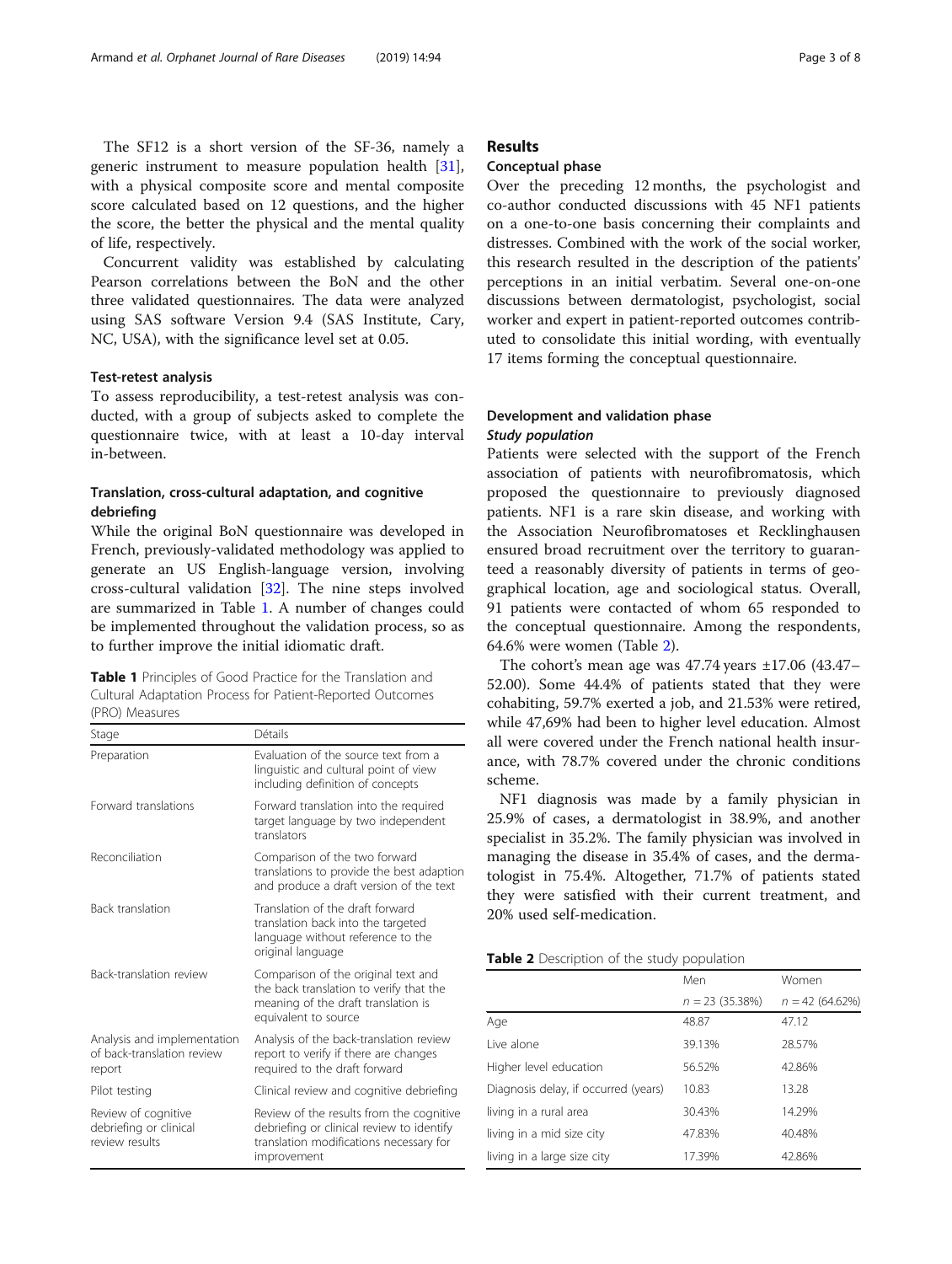There was no diagnostic delay for 36.9% of the patients. For those who did experience diagnostic delay, the waiting period was long, since 139.9 months (11.65 years) on average separated the first disease signs from definite diagnosis. About one-third of patients (30.8%) were offered psychological treatment, and 16.9% had actually received it. Overall, 67% of the respondents were in contact with a patients association.

# Internal validity

Principal component factor exploratory analysis was performed on the 17-item questionnaire. The correlation matrix was previously generated, and the maximum value was 0.8. For all items, neither the answer "never" nor the answer "always" exceeded 20%. Standardized regression coefficients were all > 0.4 (Additional file [1:](#page-6-0) Table S1), and each group of questions was assigned a dimension, with five dimensions as follows (Table 3):

Table 3 Loading of the questions on the factors after rotation

- Dimension 1, with five questions on concentration and learning problems;
- Dimension 2, with five questions on the way others look at them and the anxiety they feel about the future;
- Dimension 3, with three questions on life with the disease;
- Dimension 4, with two questions on sexuality;
- Dimension 5, with two questions on acceptance and pain.

Confirmatory analysis revealed two questions not to be relevant, which were thus removed, resulting in a 15-item questionnaire, with four dimensions:

- Dimension 1, with five questions on concentration and learning problems;
- Dimension 2, with five questions on the way others look at them and the anxiety they feel about the future;
- Dimension 3, with three questions on life with the disease;
- Dimension 4, with two questions on sexuality.

|                                                                                                | Factor1    | Factor <sub>2</sub> | Factor3    | Factor4    | Factor5    |
|------------------------------------------------------------------------------------------------|------------|---------------------|------------|------------|------------|
| Do you think that your concentration problems<br>have had a negative impact on your work?      | 0.88400    | 0.00039             | 0.11713    | 0.09071    | $-0.09955$ |
| Do you think that your concentration problems<br>have restricted your daily activities?        | 0.88148    | 0.30780             | 0.09345    | $-0.05582$ | 0.06042    |
| During your education, do you think that you<br>had learning difficulties because of your NF1? | 0.79896    | $-0.00429$          | 0.21201    | 0.10511    | 0.06509    |
| Do you think that your concentration problems<br>have hindered your inclusion in society?      | 0.73315    | 0.44034             | 0.26651    | $-0.03789$ | 0.06598    |
| Have you had any difficulties in asking for help?                                              | 0.60144    | 0.03367             | 0.57266    | 0.10930    | 0.01459    |
| Have you perceived your NF1 as a physical disability?                                          | 0.12939    | 0.88082             | 0.17472    | 0.09128    | 0.01365    |
| Because of your NF1, has the way other people<br>look at you caused you to suffer?             | 0.05429    | 0.75423             | 0.01311    | 0.31858    | 0.09864    |
| Has your NF1 affected which clothes you choose<br>to wear?                                     | $-0.03823$ | 0.63127             | 0.34293    | 0.41378    | $-0.19180$ |
| Have you felt that you have no control over what<br>is happening to you?                       | 0.38068    | 0.62787             | 0.33170    | $-0.05902$ | 0.26411    |
| Are you sometimes afraid of the future because<br>of your NF1?                                 | 0.28498    | 0.55738             | 0.53923    | 0.32267    | 0.09847    |
| Has the paperwork in connection with your NF1<br>been difficult?                               | 0.16269    | 0.14724             | 0.87805    | 0.06822    | 0.04185    |
| Have you felt that your socio-economic status may<br>be directly linked to your NF1?           | 0.31203    | 0.47696             | 0.62411    | 0.02013    | 0.03600    |
| Have you felt the need to justify yourself?                                                    | 0.35859    | 0.31300             | 0.51316    | 0.34404    | $-0.00448$ |
| Do you think your NF1 has made you shyer?                                                      | $-0.14253$ | 0.13130             | 0.18588    | 0.81264    | 0.16481    |
| Has your NF1 hindered your sexuality?                                                          | 0.30992    | 0.26387             | $-0.00112$ | 0.75537    | 0.04124    |
| Have you succeeded in managing (or dealing with)<br>your NF1 pain?                             | 0.01640    | 0.11954             | 0.10323    | $-0.00897$ | 0.82165    |
| Have you come to terms with the administrative<br>difficulties that you have encountered?      | 0.01270    | $-0.0229$           | $-0.0461$  | 0.16370    | 0.81977    |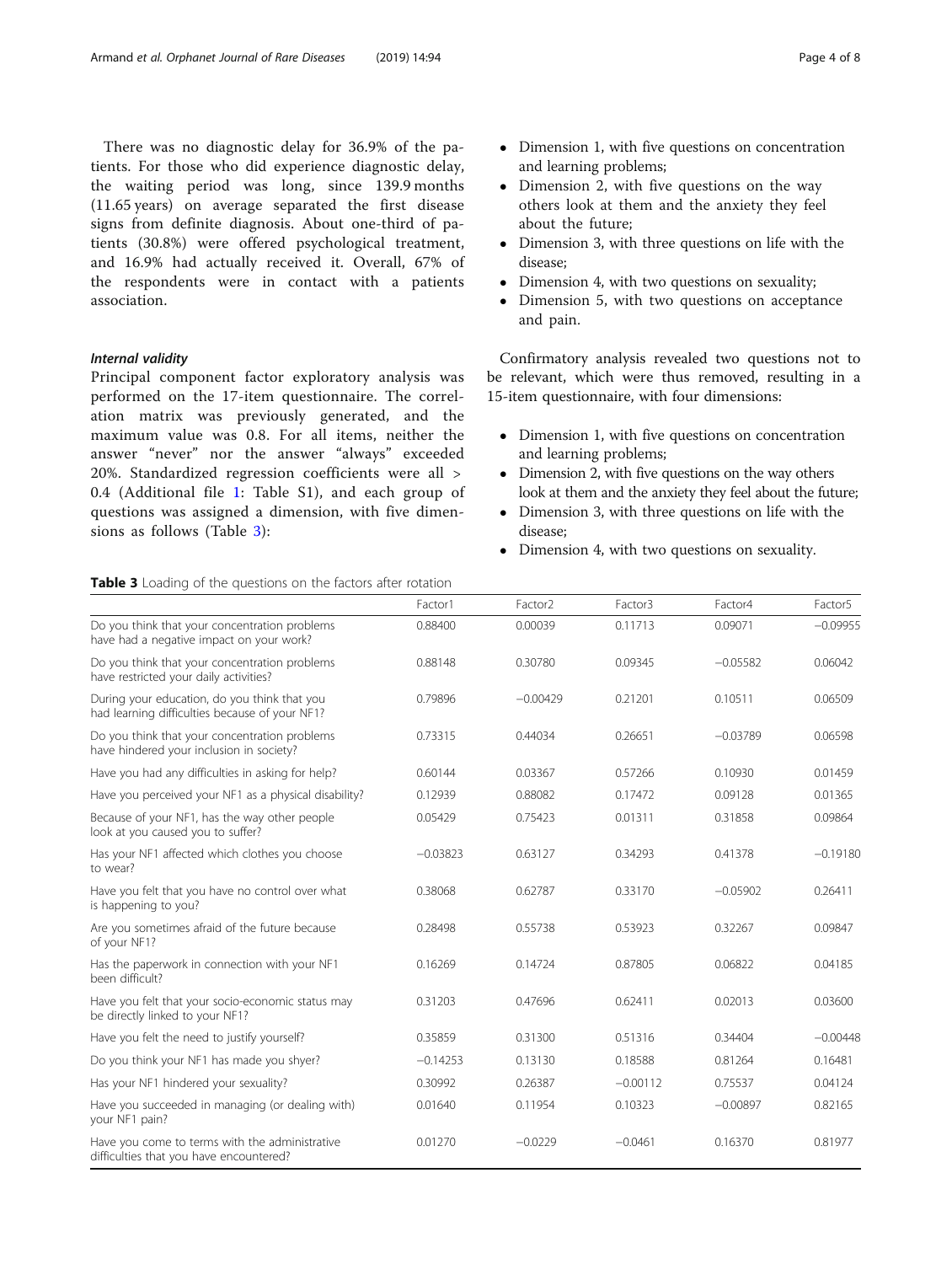The questionnaire's uni-dimensionality was confirmed by higher order factor analysis (Additional file [2](#page-6-0): Table S2). The practical goodness-of-fit indices were acceptable, with a Bentler comparative fit index of 0.9521 and a Bentler-Bonett non-normed fit index of 0.9355. The model appears well adjusted and well fitted, offering the possibility to group the four dimensions into one single score. All dimensions were found well correlating with the overall score (Table 4).

Cronbach's alpha coefficient was 0.91 for the entire questionnaire, reflecting its excellent internal coherence, while intradimensional coherences exhibiting good reliability.

#### External validity

The BoN questionnaire highly correlated with the Dermatology Life Quality Index (DLQI), Perceived Stress Scale (PSS), and SF12 mental scores (Table 5). The correlation coefficients between BoN and validated questionnaires were relatively high, confirming BoN's external validity; the correlation with the SF12 physical score proved the weakest.

Cognitive debriefing did not result in any major changes to the questions' wording.

### Test-retest analysis

The test-retest reliability was obtained on 23 evaluable subjects (Day 1 and Day 10), demonstrating good reproducibility. The intraclass correlation of each dimension was > 0.85 for each domain.

# Translation and cultural adaptation

The original BoN French version was translated, then linguistically and culturally validated in US English.

While the original BoN questionnaire was developed in French, previously validated methodology was applied in order to generate an US English-language version, involving linguistic and cross-cultural validation 21. This rigorous process comprises a meticulous 9-step procedure and was meant to refine the translation while taking into account nuances of the source document. Briefly, source text evaluation from a linguistic and cultural perspective, including a clear definition of various concepts, was first carried out. In a second step, a separate translation of the text into US English by two independent translators was made. A comparison of the two translations with subsequent text optimization aiming to produce a preliminary draft questionnaire was then performed. Further, a back-translation and back-translation review were

Table 4 Cronbach's alpha for the four dimensions

|                | Factor 1 | Factor 2 | Factor 3 | Factor 4 |
|----------------|----------|----------|----------|----------|
| Standardized a | 0.90     | 0.86     | 0.78     | 0.62     |

| <b>Table 5</b> Correlations between the scores |  |  |  |
|------------------------------------------------|--|--|--|
|------------------------------------------------|--|--|--|

|                 | Pearson correlation coefficients, $N = 65$<br>Prob > $ r $ under H0: Rho = 0 |
|-----------------|------------------------------------------------------------------------------|
| <b>DLQI</b>     | 0.69930<br>< .0001                                                           |
| <b>PSS</b>      | 0.72643<br>< 0001                                                            |
| SE12-MCS        | $-0.57650$<br>< 0001                                                         |
| SF12 - Physical | $-0.26242$<br>0.0347                                                         |

DLQI Dermatology Life Quality Index, PSS Perceived Stress Scale, PCS Physical Composite Score /SF12, MCS Mental Composite Score /SF12

performed in which retranslation of the draft questionnaire into the original language and comparison of the original questionnaire against the version obtained from back-translation was done to check whether the overall meaning of the reconciled translation matched that of the source document. Afterwards, to allow pilot testing of the questionnaire, an analysis of the back-translation and implementation of the back-translation review report was performed. Finally, before correction and finalization, a review of cognitive debriefing was performed.

However, from this US English version, an adequate validation in the US patients is still required.

Both versions are presently available (Table [6](#page-5-0)).

# BoN scoring

The BoN can be expressed as a total score between 0 and 75, where 0 represents no impact and 75 the highest possible impact. The total score is obtained by summing up the scores for each of the 15 questions. In our patient cohort, the mean BoN score obtained was 28.42  $(\pm 16.87)$ , the mean score for men being 22.48  $(\pm 16.47)$ versus 31.67 (±16.38) for women ( $p < 0.001$ ). The Shapiro test of normality for the BoN score provided a  $p$ -value of 0.15, meaning that the hypothesis that the data are normally distributed can-not be rejected.

The respondents evaluated disease severity on a visual analog scale between 1 and 5, with 1 being low severity and 5 very high severity. The subjects were divided into three groups, namely low severity (scores of 1 and 2), moderate severity (3), and high severity (4 and 5). The BoN score of the low severity group was  $17.6$  ( $\pm$ 11.9), while that of the moderate severity group was 29.3  $(\pm 14.4)$ , and that of the high severity group 45.5 ( $\pm 18.2$ ), the BoN score differences statistically significant. Table [7](#page-5-0) compares BoN score evolution according to severity, to the evolution of the other validated scores.

The mean BoN score was calculated for subjects who stated that they experienced diagnostic delay versus those who did not. BoN score for patients reporting a diagnostic delay was  $30.3$  ( $\pm 15.4$ ) versus  $23$  ( $\pm 13.9$ ) for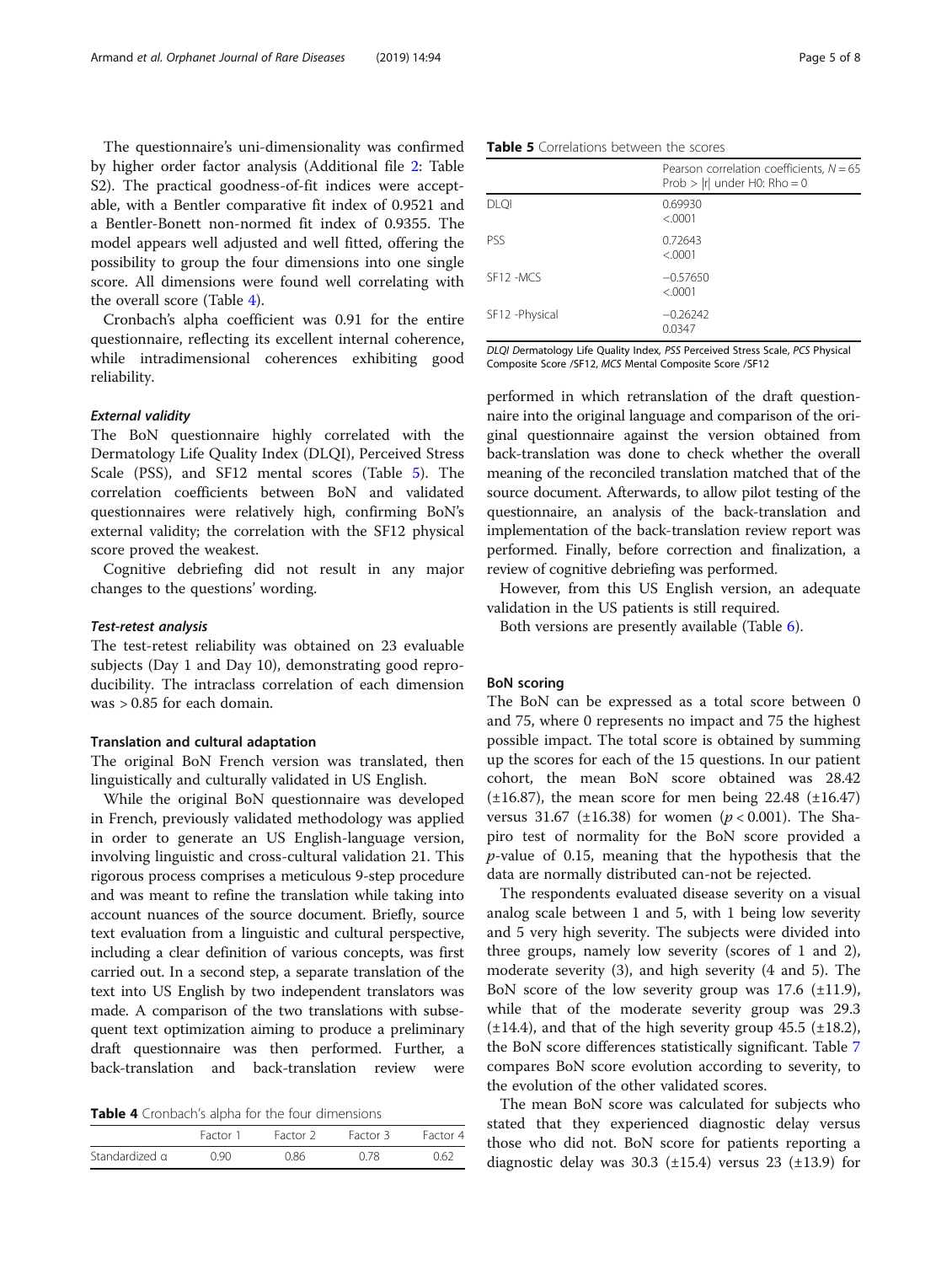# <span id="page-5-0"></span>Table 6 Burden of adult neurofibromatosis 1 questionnaire in English US and French

| Do you think that your concentration problems have had a negative<br>impact on your work?      | Pensez-vous que vos difficultés de concentration ont limité vos activités<br>quotidiennes?                                      |
|------------------------------------------------------------------------------------------------|---------------------------------------------------------------------------------------------------------------------------------|
| Do you think that your concentration problems have restricted your<br>daily activities?        | Considérez-vous, que vos difficultés de concentration ont eu un impact<br>négatif dans votre travail?                           |
| During your education, do you think that you had learning difficulties<br>because of your NF1? | En raison de votre Neurofibromatose de type 1, lors de votre scolarité,<br>avez-vous rencontré des difficultés d'apprentissage? |
| Do you think that your concentration problems have hindered your<br>inclusion in society?      | Pensez-vous que vos difficultés de concentration ont été un frein à votre<br>intégration dans la société?                       |
| Have you had any difficulties in asking for help?                                              | Avez - vous éprouvé des difficultés à demander de l'aide?                                                                       |
| Have you perceived your NF1 as a physical disability?                                          | Avez-vous ressenti votre Neurofibromatose de type 1 comme un handicap<br>physique?                                              |
| Because of your NF1, has the way other people look at you caused<br>you to suffer?             | En raison de votre Neurofibromatose de type 1, le regard des autres a-t-il<br>été pénible?                                      |
| Has your NF1 affected which clothes you choose to wear?                                        | Avez-vous eu le sentiment d'avoir d'un destin imposé?                                                                           |
| Have you felt that you have no control over what is happening<br>to you?                       | Votre Neurofibromatose de type 1, a-t-elle eu une influence sur le choix des<br>vêtements que vous portez?                      |
| Are you sometimes afraid of the future because of your NF1?                                    | Vous arrive-t-il, de craindre l'avenir en raison de votre Neurofibromatose<br>de type 1?                                        |
| Has the paperwork in connection with your NF1 been difficult?                                  | Les démarches administratives en lien avec votre Neurofibromatose de<br>type 1 ont-elles été difficiles?                        |
| Have you felt that your socio-economic status may be directly linked<br>to your NF1?           | Avez-vous eu le sentiment que votre statut social ait été directement<br>lié à votre Neurofibromatose de type 1?                |
| Have you felt the need to justify yourself?                                                    | Avez-vous eu le sentiment d'avoir besoin de vous justifier?                                                                     |
| Do you think your NF1 has made you shyer?                                                      | Avez-vous pensé que votre Neurofibromatose de type 1 vous rende plus<br>timide?                                                 |
| Has your NF1 hindered your sexuality?                                                          | Votre Neurofibromatose de type 1 a-t-elle été un obstacle (un frein) à votre<br>sexualité?                                      |
| Possible answers to each question and associated score                                         |                                                                                                                                 |
| "never" or "not applicable" (0)                                                                | "jamais" ou non applicable (0)                                                                                                  |
| "rarely" $(1)$                                                                                 | "rarement" (1)                                                                                                                  |
| "sometimes" (2)                                                                                | "quelques fois "(2)                                                                                                             |
| "often" (3)                                                                                    | "souvent" (3)                                                                                                                   |
| "very often" (4)                                                                               | "très souvent" (4)                                                                                                              |
| "constantly" (5)                                                                               | "en permanence" (5)                                                                                                             |

those without, the between-group difference being statistically significant ( $p = 0.04$ ).

# **Discussion**

NF1 has been associated with impaired QoL [\[33\]](#page-7-0), representing an attack on the patients' self-esteem and lifestyle [[34\]](#page-7-0). In a cross-sectional study involving 176 adult NF1 cases, participants experienced a significant impact in all aspects of skin-disease-specific QoL [\[35](#page-7-0)].

Table 7 Scores of validated scales according to severity

| Severity | N  | PSS.  | <b>DLOI</b> | <b>PCS</b> | <b>MCS</b> | BoN   |
|----------|----|-------|-------------|------------|------------|-------|
| Low      | 20 | 24.34 | 6.58        | 52.67      | 45.63      | 44.55 |
| Moderate | 34 | 25.23 | 5.44        | 46.78      | 44.04      | 45.70 |
| High     | 11 | 31.82 | 10.73       | 47.19      | 40.08      | 65.73 |

DLQI Dermatology Life Quality Index, PSS Perceived Stress Scale, PCS Physical Composite Score /SF12, MCS Mental Composite Score /SF12

Participants with more visible NF1 signs reported significantly greater overall effects on their skin-disease-specific QoL compared to those with more subtle manifestations. In a Spanish study on NF1 children, an extremely high frequency of cognitive disorders was reported [\[36\]](#page-7-0). In an Italian survey involving 129 NF1 adult patients, cosmetic features exerted the greatest impact on QoL [\[37](#page-7-0)].

The individual burden is increasingly investigated in the healthcare domain, taking into account QoL, community integration, organization of everyday life, and medical resource consumption  $[18]$ . With such specific questionnaires, it is possible to directly evaluate the overarching burden of a particular disease [\[19](#page-7-0), [20](#page-7-0), [22](#page-7-0), [24](#page-7-0)]. Due to the advances in QoL research, the pharmaceutical industry, medical device industry, and regulatory agencies are now faced with complex issues related to health-related quality of life claims [[38](#page-7-0)]. Leidy et al. generated recommendations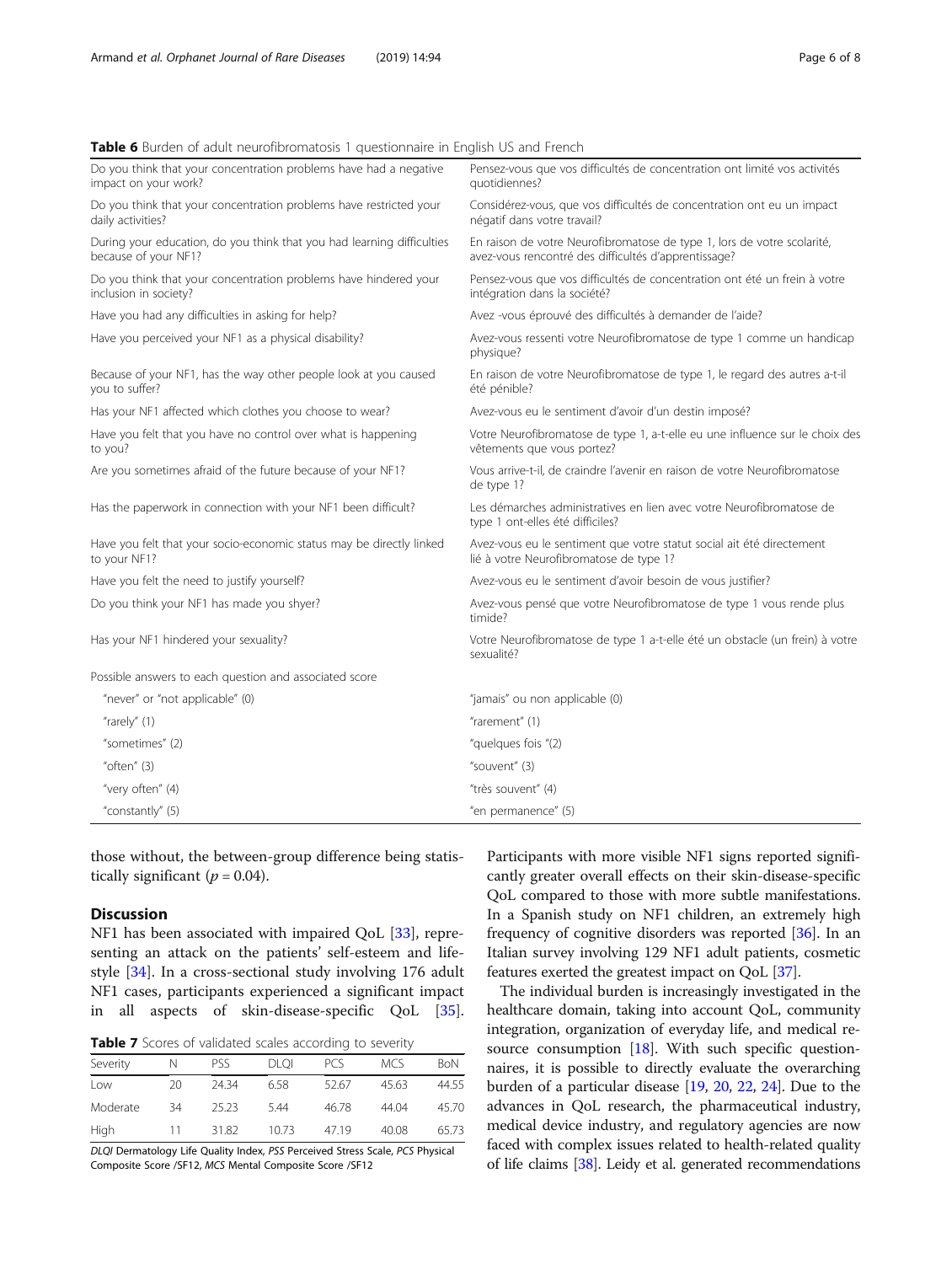<span id="page-6-0"></span>to the healthcare industry for assuring that all health-related QoL claims be based on rigorously-designed studies [[38](#page-7-0)]. Several developments in clinical research have led to a widespread use of questionnaires. The reason for this is the increasing relevance of patient-reported outcome data to achieve market access. Quality of life, patient wellbeing, and patient-centered outcomes are increasingly requested by reimbursement agencies [\[39\]](#page-7-0).

This report provides support for BoN's feasibility, reliability, and validity as a specific instrument designed to assess the individual disease burden in adult NF1. The specificity of the BoN questionnaire is that it measures the burden and the impact that NF1 generates in a patient's daily life. The items are directly derived from discussions conducted by a psychologist with 45 patients with NF1 over a period of 1 year. This is why these items reflect disabilities specific to NF1 such as neurological problems including difficulties in vision, impaired sustained attention, or learning difficulties. Let us add that the burden caused by the disease on many practical aspects of daily activities go beyond the notion of quality of life and are described in the very specific wording expressed by the patients themselves.

With its 15 items and six possible answers for each, this questionnaire is relatively short, understandable and easy-to-use by the patients. BoN has been proven a robust tool, its internal consistency exceeding the minimum reliability criterion of 0.90. This supports using the total BoN score as a distinct measure of the individual disease burden in adult NF1 patients.

In our research, BoN version was able to discriminate between low, moderate, and high disease severity, supporting the tool's discriminant validity. Consistent with our hypothesis, high BoN scores were associated with adult patients reporting high disease severity on a visual analog scale, whereas low BoN scores were linked to those reporting low disease activity. The mean BoN score proved able to differentiate patients with delayed NF1 diagnosis from those with no delay. Moreover, BoN was shown to exhibit external validity, correlating well with the other validated QoL scales.

Our study exhibits several limitations, the largest one being its relatively small sample size of 65 accessible patients. In this regard, we used a Kaiser-Meyer-Olkin measure to explore the sampling adequacy, and all values were greater than 0.6, except for the 2 items that were removed.

Another limitation is the sole use of BoN in adult patients, as the tool has not yet been validated in children.

We hope that this BoN questionnaire will serve as a valuable tool for healthcare providers to better follow up their patients' improvement, and adjust NF1 patient management accordingly. This burden evaluation will likely facilitate communication between patients and healthcare providers, improve information transfer, and create a real opportunity for the practitioner to better understand certain issues brought up by the patient.

# Conclusions

The BoN demonstrates feasibility, reliability, and discriminant validity. This instrument can thus be employed to better understand the multidimensional nature of NF1 on the individual burden of adult patients. This tool may similarly have a role to play in the decision-making process.

# Additional files

[Additional file 1:](https://doi.org/10.1186/s13023-019-1067-8) Eigenvalues of the factors. (DOCX 15 kb) [Additional file 2:](https://doi.org/10.1186/s13023-019-1067-8) Model assessment parameters. (DOCX 17 kb)

#### Abbreviations

BoN: Burden of neurofibromatosis 1; DLQI: Dermatology Life Quality Index; MCS-SF12: Mental Composite Score- Short Form 12; NF1: Neurofibromatosis type 1; PCS-SF12: Physical Composite Score- Short Form 12; PSS: Perceived Stress Scale; QoL: Quality of life; RMSEA: Root mean square error of approximation

#### Acknowledgements

The authors thank the patient association for helping and supporting this project.

#### Funding

The project has received public funding from Fimarad (French network of rare skin disorders, Necker Hospital, Paris, France).

#### Availability of data and materials

The datasets used and/or analyzed during the current study are available from the corresponding author on reasonable request.

#### Authors' contributions

CT, MLA and AB conceived the study, participated in its design and coordination and helped drafting the manuscript. CB, PW, and MB participated in the design of the study and conceptual phase. MB performed the statistical analysis. All authors read, commented on, and approved the final manuscript.

#### Ethics approval and consent to participate

The questionnaire construction was carried out as part of the RADICO-FARD project, which obtained a favorable opinion from the Committee for the Protection of Individuals (CPP Ouest V, Rennes) on July 31, 2017. The questionnaire was proposed by the patient association, and at no time did the authors of the project or the persons in charge of the analgesia statistics know the identity of the responders.

There was no way to make a connection between the answers obtained and the person who answered the questionnaire.

The respondents were provided with an information sheet before giving their consent. This information sheet as well as the consent form clearly explained the purpose of the project and guaranteed the anonymity of the responses.

#### Consent for publication

Not applicable.

#### Competing interests

The authors declare that they have no competing interests.

# Publisher's Note

Springer Nature remains neutral with regard to jurisdictional claims in published maps and institutional affiliations.